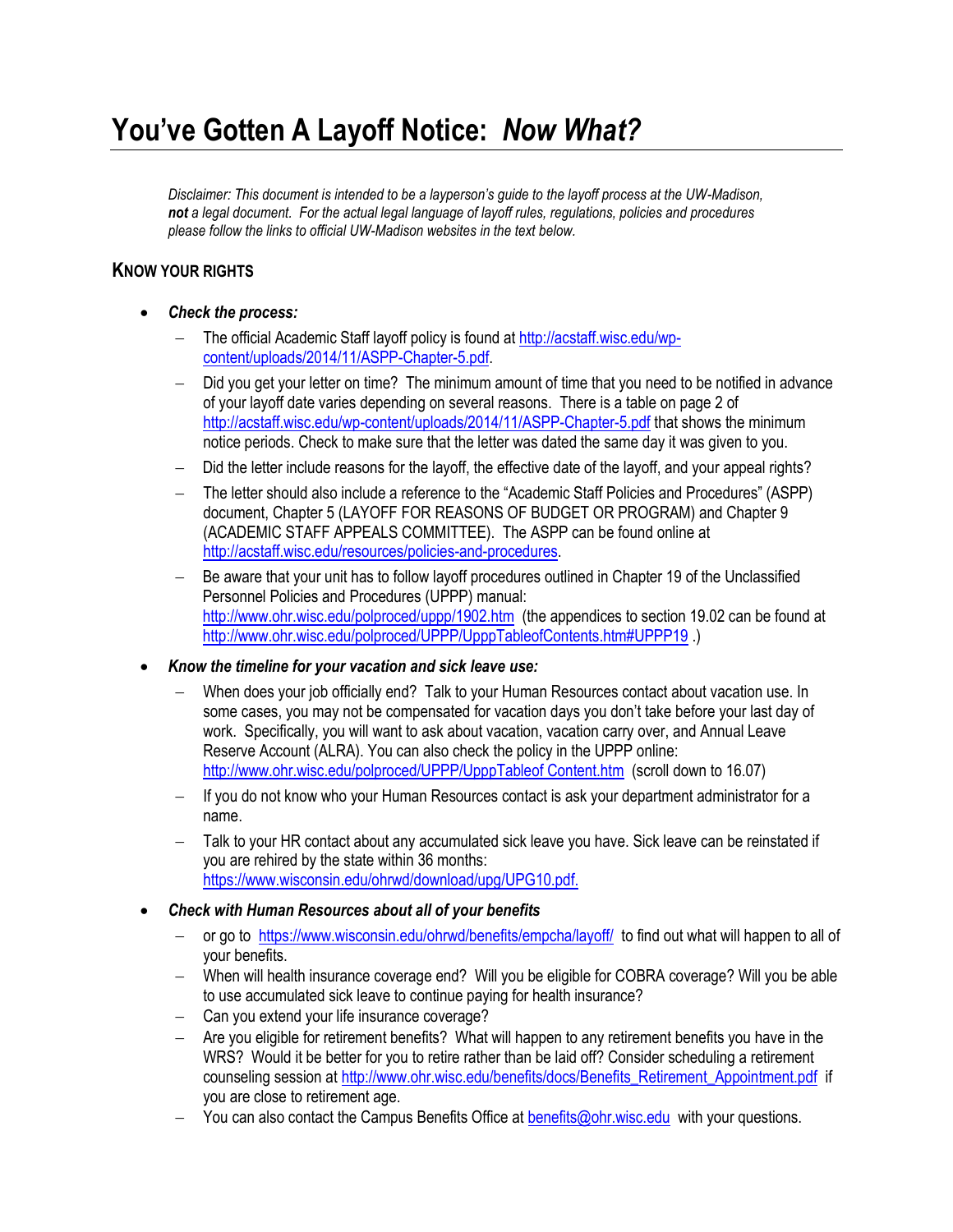## **PLAN YOUR FUTURE**

- *Get written recommendations from your current supervisor(s)/chairs/deans as soon as possible.*
- *Made sure that you keep an open line of communication with your supervisor.* 
	- It has been the experience of some that layoff notices are subsequently rescinded for various reasons (for an example, grant awards may be announced later than expected). If your layoff is rescinded or your position is extended you should get a letter from your unit about it.
- *Contact Angela Rosas [\(rp@ohr.wisc.edu](mailto:rp@ohr.wisc.edu) ) at the Academic Personnel Office* to request that you be added to the Referral Priority List for academic staff employees who are on layoff status or on notice of layoff (see the Referral Priority Brochure a[t http://www.ohr.wisc.edu/polproced/UPPP/19\\_K.pdf\)](http://www.ohr.wisc.edu/polproced/UPPP/19_K.pdf). Once you are on the Referral Priority List you will be notified of appropriate UW vacancies as they become available prior to the posting of the position. Note: this is not like the Classified Staff Transfer system: it is not the guarantee of a job, just a tool for finding a new job.
- *Update your resume/CV:* <http://www.lssaa.wisc.edu/careers/students/resumes.html>
- *Use the on-campus career counseling services that are available to you:*
	- The UW Continuing Education has an excellent job search resource page at <http://www.dcs.wisc.edu/info/job-resources.htm>
	- If you are a graduate of the UW, you can register to use BuckyNet to assist in your job search: <http://www.lssaa.wisc.edu/careers/buckynet/index.html>
- *Links to employment listings:*
	- UW-Madison jobs[: http://www.ohr.wisc.edu/employment/employ.html](http://www.ohr.wisc.edu/employment/employ.html)
	- UW-System and all other campuses jobs[: https://www.wisconsin.edu/ohrwd/careers/search/](https://www.wisconsin.edu/ohrwd/careers/search/)
	- State of Wisconsin jobs:<http://wisc.jobs/public/index.asp>
- *Network: make contacts with those who work in the areas you're interested in.*

## **GET HELP**

- *The Ombuds Program* 
	- [\(http://www.ombuds.wisc.edu/](http://www.ombuds.wisc.edu/) ) provides an "informal, impartial, confidential, and independent resource." This purpose of this office is to provide a sounding board for your concerns and venue in which to review your options, but the program does not provide advocacy.
- *The Employee Assistance Office* 
	- [\(http://eao.wisc.edu/\)](http://eao.wisc.edu/) offers resources to help employees in "maintaining and enhancing both their personal and professional lives." The EAO offers presentations, information, and confidential consultation to help individuals problem solve a situation in their personal or work life. The EAO is a part of the larger Office of Human Resources [\(http://www.ohr.wisc.edu/index.htm\)](http://www.ohr.wisc.edu/index.htm). The EAO does not provide advocacy.
- *The Academic Personnel Office* 
	- [\(http://www.ohr.wisc.edu/apo/index.htm\)](http://www.ohr.wisc.edu/apo/index.htm) is a source of information for unclassified employees regarding University employment opportunities, the Referral Priority Program, as well as University policies and procedures. The APO is a part of the larger Office of Human Resources [\(http://www.ohr.wisc.edu/index.htm\)](http://www.ohr.wisc.edu/index.htm).